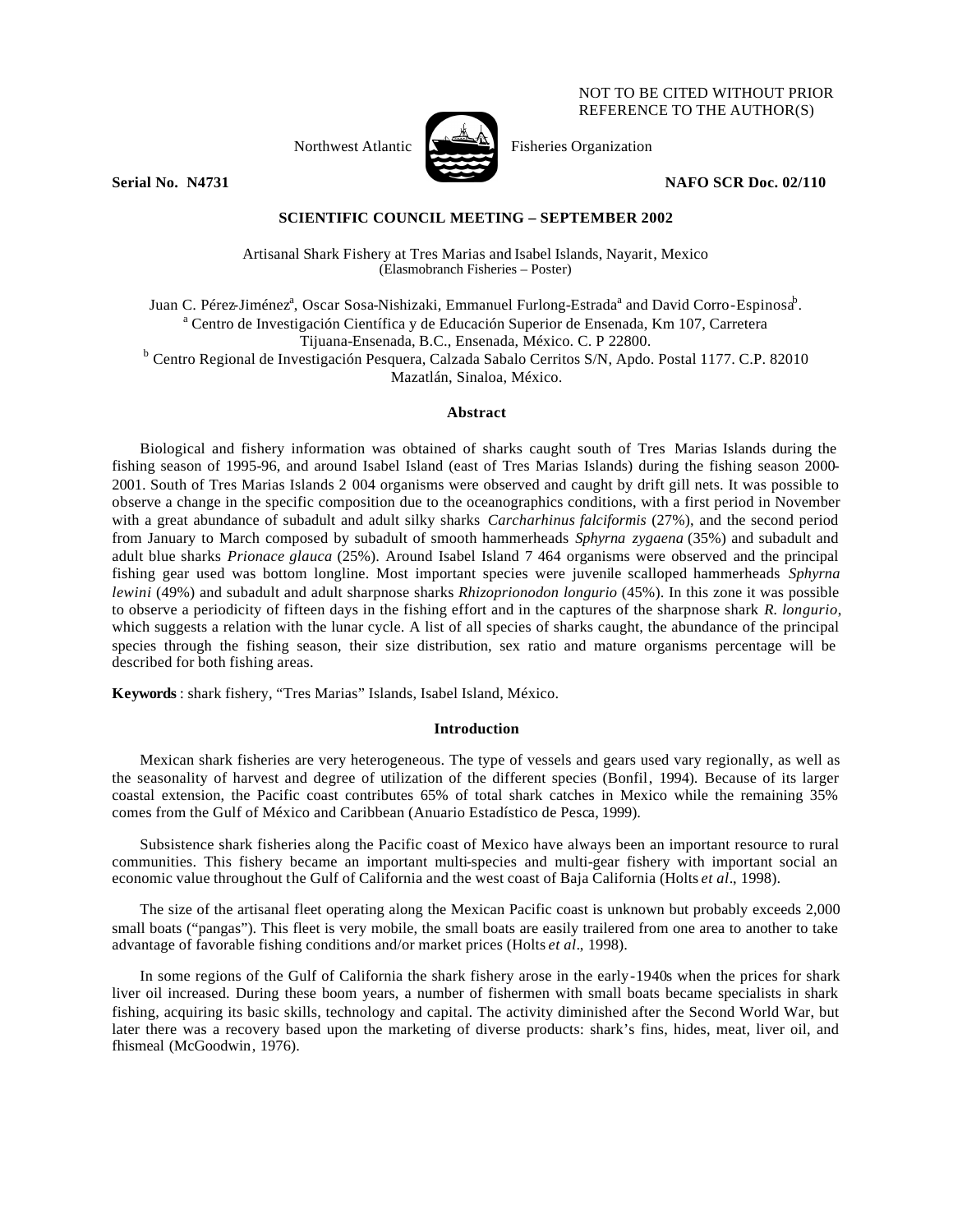During several decades in the Central Mexican Pacific shark fishing activities normally have been carried out around Isabel Island, a small island 20 miles off the mainland coast. Occasionally the fishing activities are carried out in the vicinity of "Tres Marias" Islands, particularly southward of Maria Cleofas Island (McGoodwin, 1976).

However, in spite of being an important region for sharks fishing only the study of Kato and Hernandez-Carvallo (1967) had contributed with some information about sharks that inhabit near the "Tres Marias" and Isabel Islands.

In this study we describe the abundance throughout the fishing season, size distribution, mature organisms percentage, sex ratios, as well as a list of all shark species caught to the south of "Tres Marias" Islands by the artisanal fleet that lands at La Cruz de Huanacaxtle, Nayarit, México and those caught around Isabel Island by the artisanal fleet located in this island.

### **Material and Methods**

The "Tres Marias" Islands are located at 60 km to the Isabel Island that is located at 21°52' N and 105°54' W in the Central Mexican Pacific (Fig. 1). The area is considered to be a transitional zone between the tropical and temperate zones with a very complicated and dynamic oceanographic structure (Roden and Groves, 1959; Wyrtki, 1965, Stevenson, 1970; Badan, 1997). At the surface three water masses can be detected: 1) the cold and low salinity water of the California Current, 2) the warm and intermediate salinity water of the Tropical Oriental Pacific, and 3) the warm and highly saline water of the Gulf of California (Roden and Groves, 1959).

In La Cruz de Huanacaxtle place in that land the artisanal fleet (composed by 21 small boats) that catches sharks south of "Tres Marias" Islands we obtained the biological and fishery data on daily bases from October 26 of 1995 to March 10 of 1996. At Isabel Island there is a temporary fishing camp in where lands an artisanal fleet (composed by 40 small boats average) that catches sharks around this island, even though a small percentage makes it in the east of "Maria Magdalena" Island. At that Island we obtained the biological and fishery data on daily bas es from November 15 of 2000 to February 28 of 2001.

Sexual maturity for males was determined according to the development of the claspers and for females according to the development of the shell gland, ovaries and uterus.

The catch per unit effort was estimated south of "Tres Marias" Islands as the number of sharks per set carried out with two drift gill-nets 200 meters in length each one, that were used for each small boat ("panga"), and around Isabel Island as the number of sharks per set carried out with a bottom longline (with a Norwegian hook No. 5) with 400 hooks. Each small boat used one, two and sometimes three longlines, each one with an average of 400 hooks.

We obtained temperature data from the home page of the National Oceanographic and Atmospheric Administration (NOAA), from a point in the sea (21°35'N y 105°30') very close to the Isabel Island, with the purpose of checking if the best captures around this Island were related with the cold months. Unfortunately, temperature data for the years 1995 and 1996 were not available so we could not check the possible relationship between the captures south of "Tres Marias" Islands with that parameter.

To check if the sets and sharks per set around Isabel Island had periodicity we realized an spectral analysis. After we found a periodicity of fourteen days for the sets and sharks per set and with the purpose of checking if they had relationship with the lunar cycle, we realized a cross correlation analysis using the tide amplitude as indicator of the lunar cycle. Both analysis were made in the software "Statistica".

### **Results**

## *South "Tres Marias" Islands*

We recorded 2004 sharks belonging to 10 species (Table 1) caught by 605 sets carried out using drift gill-nets with a mesh size of 12 inches. The most of the organisms of smooth hammerhead *S. zygaena*, silky shark *C*. *falciformis* and blue shark *P. glauca* had lengths ranging from 160-210 cm. The biggest organisms were of thresher shark *A. pelagicus* and those of scalloped hammerhead *S. lewini* were the smallest (Fig. 2).

Most of the organisms were sexually mature, except those of the hammerhead species which were mainly juveniles (Table 2). The smooth hammerhead *S. zygaena* was the only species that showed segregation by size, since in most of the sets were caught subadults organisms of both sexes having similar sizes.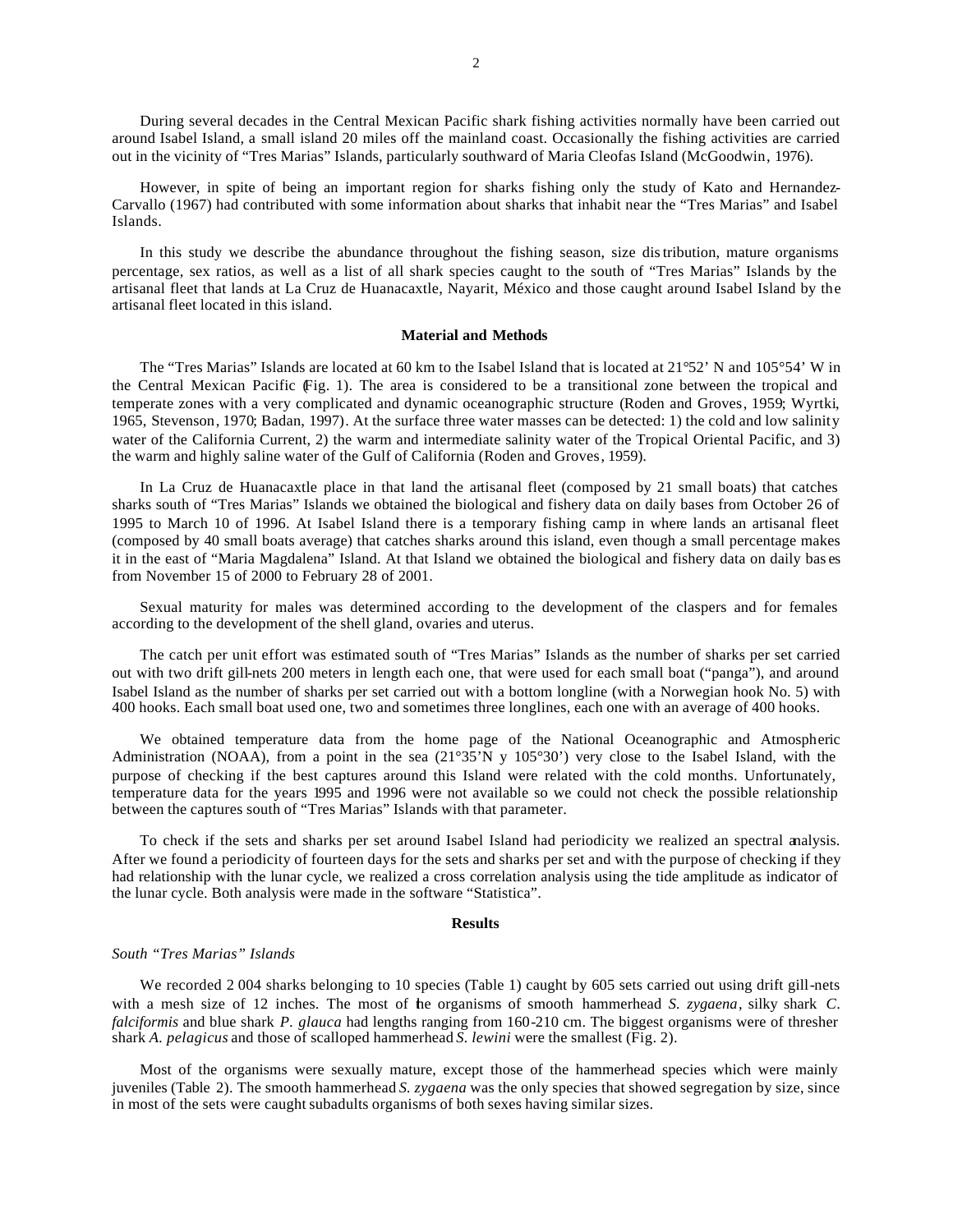### *Relative abundance of the main species throughout the fishing season*

Throughout the fishing season two periods were observed: the first one in November, with great abundance of silky shark *C. falciformis*. The second period includes the months from January to March and was multispecific, with a great abundance of smooth hammerhead *S. zygaena* and blue shark *P. glauca*, including in small numbers the scalloped hammerhead *S. lewini* and the blacktip shark *C. limbatus*. The abundance of the pelagic thresher shark *A*. *pelagicus* was constant through the months, except for October where it was more abundant (Fig. 3). However the catch per unit effort estimated for October was biased since only four sets were registered.

#### *Around Isabel Island*

We registered 7 464 organisms of sixteen shark species, even though only 4,765 were biologically analyzed. The scalloped hammerhead *Sphyrna lewini* and the sharpnose shark *Rhizoprionodon longurio* accounted for 95% of all of the sharks caught (Table 3). Most of the organisms had length less than 1.50 meters (Fig. 4).

The sharks caught by 572 sets with bottom longline (Norwegian hook No. 5) accounted for 95% of all shark landed. The rest were caught with other gear such as: bottom-fixed and drift gill-nets, bottom longline (Norwegian hook No. 000) and harpoon. The organisms bigger than 1.80 meters were caught with thirteen sets carried out using bottom longline (each set with 60 hooks No. 000) to the east of "Maria Magdalena" Island, and the two whitetip reef sharks Triaenodon obesus were caught in the same fishing area with harpoon.

Of 4 765 biologically analyzed sharks, only 438 were sexually mature. The sharpnose shark *R. longurio* accounted for 86% of all those mature organisms (Table 4). All of the organisms of scalloped hammerhead *S. lewini*, smooth hammerhead *S. zygaena*, silky shark *C. falciformis* and tiger shark *G. cuvieri* were immatures.

### *Relative abundance of the main species throughout the fishing season*

The catch of the seven main species increased starting from January, except in the silky shark *C. falciformis* which was very rare in February (Fig. 5). Starting from middle of January it was observed a decrease in the average temperature that caused an increase in the captures of scalloped hammerhead *S. lewini* and mainly in the sharpnose shark *R. longurio* (Fig. 6). Using temperature as independent variable we obtained significant linear regressions for sharks per set (n = 20; F = 23.85, df = 18, p < 0.001) and sharpnose shark *R*. *longurio* per set (n = 20; F = 16.74, df = 18, p < 0.001), and not significant linear regressions for scalloped hammerhead *S. lewini* per set (n = 20; F = 2.66, df  $= 18$ ,  $p = 0.120$ ) (Fig. 7).

## *Fleet dynamic, catch per unit effort and lunar cycle*

In general three factors determined that during some days the fishermen did not carry out fishing effort to catch sharks: holy days as the new year (all the fisherman returned to their towns), the bad weather during some moon quarters and the great abundance of some teleost species of the genera *Lutjanus*, which are the target species for the most of the fishermen.

We observed that the most of the fishing days were mainly during the full and new moon periods, except during the crescent quarter of early December (Fig. 8A). Thus, the sharks per set had the same trend that sets, except during the crescent quarter of early December where in spite of there were many sets there were not many sharks per set (Fig. 8B). The sharpnose shark *R*. *longurio* was more abundant during the full and new moon periods starting from January (Fig. 9B), whereas smooth hammerhead *S. lewini* was more abundant towards the moon quarter periods (Fig. 9A).

The sharpnose shark *R. longurio* is the most valuable shark species for the fishermen, because this species appear at the fishing area in "corridas" (word used for the fishermen to refer days of great abundance of some shark species), allowing them to obtain until 500 kg per fishing trip. During the present study we registered three 'corridas" of this species starting from January (Fig. 9B). However, the fishermen mentioned that not every year there is great abundance of this species, since in some years they did not find any "corrida" around Isabel Island.

In the spectral analysis the sharks per set and the sharpnose shark *R. longurio* per set had significant values for the fourteen days period (Table 5). The significant values for sets were fifty-two and fifteen days periods (Fig. 10).

In the cross correlation analysis using tide amplitude as first variable it was observed that the significant correlation values for number of sets were obtained with thirteen to fourteen delays, for sharks per set with cero, one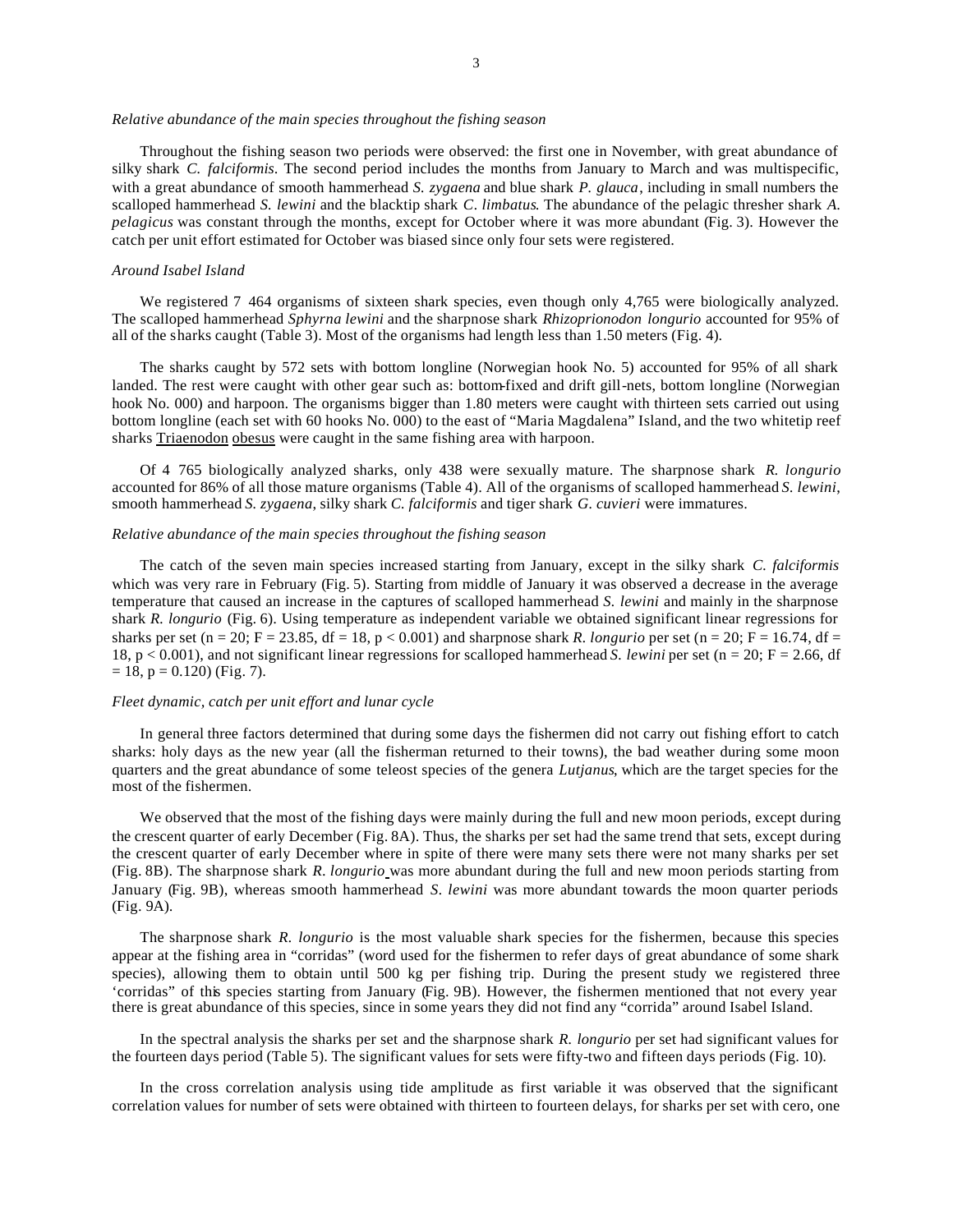and fourteen delays (Fig. 11), for the scalloped hammerhead *S. lewini* with two and twelve delays and for the sharpnose shark *R. longurio* with cero, one, fourteen and fifteen delays (Fig. 12). Thus we observed that number of sets, sharks per set and sharpnose shark *R. longurio* per set had correlation with the tide amplitude and therefore with the lunar cycle.

## **Discussion**

The discrepancy in specific composition between the places was due mainly to the different fishing gear used by the fishermen, and throughout the fishing season in both places was related to the change of surface water masses pattern which causes a marked division starting from January due to the presence of the California Current that carries subartic water to these regions (Wyrtki, 1965; Stevenson, 1970; Badan, 1997).

# *South "Tres Marias" Islands*

The three main species caught in this region showed clearly the marked division caused by the water masses pattern. Thus the most caught species before January was the silky shark *C. falciformis* which inhabits tropical waters (Castro, 1996) and starting from January were the smooth hammerhead *S. zygaena* and the blue shark *P*. *glauca* which inhabits warm-temperate waters (Castro 1996). The blue shark *P. glauca* may arrives there because it carries out its migration coming from the north following the California Current. The migratory pattern of two another shark species are unknown.

The great number of mature organisms in the landings, except for hammerheads sharks, was due that the fleet carries out a semioceanic fishing. In spite of smooth hammerhead *S. zygaena* had a similar size structure that the silky shark *C. falciformis* and blue shark *P. glauca*, this hammerhead shark reach its sexual maturity at a bigger size (Compagno 1984).

### *Around Isabel Island*

The sharpnose shark *R. longurio* opposite to stated by Compagno (1984) and Castro (1996) was ma inly caught during the cold months, and apparently it carries out north to south migrations in the Gulf of California being this region the southern portion of their distribution. This small species did not show segregation by size or sexes, since in most of the sets starting from January were caught juveniles, subadults and adults of both sexes.

Because this is a heavily exploited species we suggest that is very important to carry out a demographic analysis to know if its populations parameters (fecundity, reproductive cycle, age and growth) allow it to support the exploitation rates. The Atlantic sharpnose shark *Rhizoprionodon terranovae*, a similar small shark species of the same genera that inhabits in the Gulf of Mexico, has a fast growing and early sexual maturity allowing it to have a good intrinsic rebound potential (Smith et al. 1998). The same can be happening in the Pacific sharpnose shark *R*. *longurio*, since it has at less thirty years supporting high exploitation rates. Hernández-Carvallo (1971) point out that this shark species is the most abundant in the coast of the Sinaloa State (north of Isabel Island) to late-1960s.

The scalloped hammerhead *S. lewini* is a warm-water species (Castro, 1996), and is abundant in some regions of the Gulf of California during throughout the year (Galván-Magaña *et al*., 1989, Castillo-*Géniz et al*., 2000). We registered only juvenile organisms of this hammerhead shark because along the east coast of the Gulf of California there are great number of coastal lagoons that are used for this species as nursery areas. This may be true for most of the shark species that inhabits this region in which we registered mainly juvenile organisms.

In the coast of the Sinaloa State (north of Isabel Island), same as around Isabel Island a great number of juveniles of scallop hammerhead *S. lewini* are caught during the autumn and winter months, and some fishermen communicate us that during the spring and summer months they caught some mature organisms. However, considering that starting from August until December fishermen target shrimp species (because they have the highest commercial value), the shark fishing periods are only from five to six months throughout the year (personal observations).

Therefore in this hammerhead shark the exploitation of the immature and mature stock are not constant through the year, and in spite of having a late sexual maturity of 15 years (Branstetter, 1987), its fecundity is relatively high with 15 to 31 embryos by litter (Compagno, 1984) and has an annual reproductive cycle (Castro, 2000). These life history parameters have played an important role along exploitation history on this shark species, which is considered as important in the shark captures since the 1960s (Hernandez-Carvallo, 1967).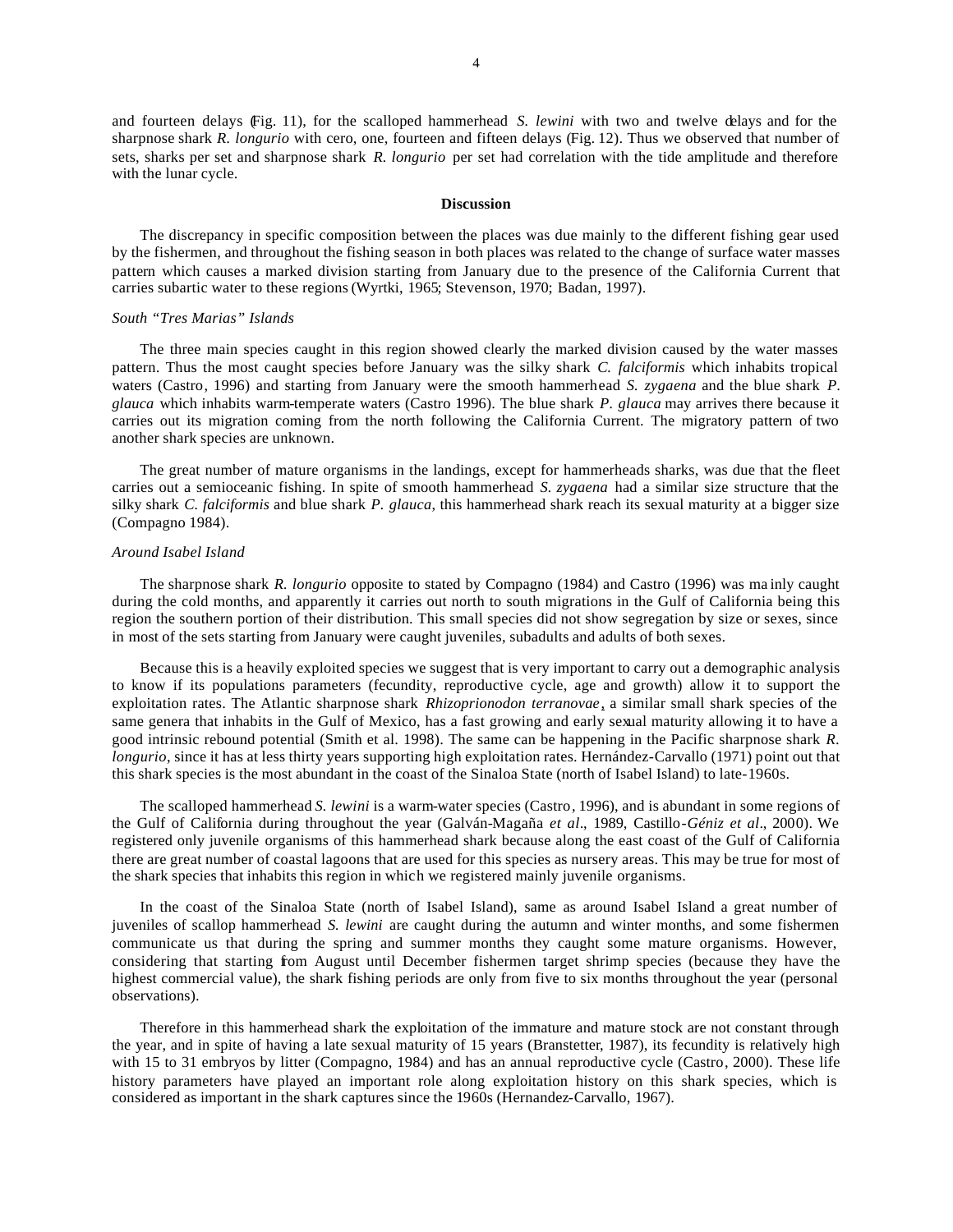On the other hand, the relationship that we found between the fishing effort and the sharks per set with the lunar cycle is uncommon. With this phenomenon there are mainly two factors associated: the tides that generate tidal currents and the light intensity. The tidal currents are used by the fish during their migrations and some fish species tend to aggregate at current boundaries because there are food supplies (Laevastu, 1993). The light intensity changes the diurnal behaviour in some fish species and caused that they did not be available for the fishing gear (Hela and Laevastu, 1970).

In our present study we were not able to determine what caused such aggregations of sharpnose shark *R*. *longurio* during the full and new moon. Although, Blaylock (1988) found that the cownose rays *Rhinoptera bonasus* carry out their movements according to the tidal cycle, and Wetherbee *et al.* (2000) obtained the same result in juveniles of lemon shark *Negaprion brevirostris*, we can not tell that the same occurs with the sharpnose shark *R*. *longurio*, because it could be due that fishermen carried out most of their sets during the full and new moon periods. However, there are two arguments that reject this hypothesis: 1) when the fishermen carried out a lot of sets during the moon quarter (early December) they did not catch many sharks, and 2) the coupling with the lunar cycle was only for the captures of sharpnose *shark R. longurio*, and not for the hammerhead shark *S. lewini*.

Whatever the reasons for this coupling between the captures of this small shark species with the lunar cycle, is important to know this periodicity to optimize future researches and because it contributes to achieve a better understanding of the migratory behaviour of this species.

### *Management and conservation*

The past July was approved the Mexican Official Norm (NOM-029-PESC-2000) that regulates the commercial exploitation of sharks and rays in the Mexican waters. This is a great step to achieve a necessary management and conservation plan in the following years.

At the Gulf of California has been registered forty five shark species (Galvan-Magaña *et al*., 1989), but through the years this number has shown a decrease. In spite of we registered eighteen species in both places, the most important were only smooth hammerhead *S. zygaena*, silky shark *C. falciformis* and blue shark *P. glauca* to the south of "Tres Marias" Islands and scalloped hammerhead *S. lewini* and sharpnose shark *R. longurio* around Isabel Island.

The eighteen species are a small number if we consider that Kato (1965) in only one day registered nineteen species in 1964 at "Playa Sur", a fishing camp located in Mazatlan, Sinaloa, north of Isabel Island.

In recent years, in the artisanal elasmobranch fishery in the Gulf of California it has been observed that the captures are composed mainly of small shark species and rays species, to difference of the beginning of the fishery with a predominance of bigger shark species that obviously due theirs life histories did not support the exploitation rates. Currently the artisanal fishery for big sharks is very rare in the Gulf of California, and the fleet that come from Chiapas and operates south of "Tres Marias" Islands was one of the last that carry out this type of fishery.

We did not obtain fishery information from spring and summer months because the fishing season to the south of "Tres Marias" and around Isabel Islands is just during the autumn and winter months. From the middle of March until October the fleet that began its activity in 1994 and operated to the south of "Tres Marias" islands (we know that currently it did not fishing any more at this fishery area) it moved toward the fishing camps located in the central region of the Gulf of California, in the Peninsula side (San Francisquito, Baja California Sur) or in the Continent side (Yavaros, Sonora), since fishermen indicated that sharks moved to that region during this period.

The fleet that operates around Isabel Island since 1940s presently targets mainly on teleost species (genera *Lutjanus*), directing their fishing effort on small sharks only when those important species are not very abundant. However, at the beginning of the fishery the fleet caught only big sharks around Isabel and "Maria Cleofas" Islands (McGoodwin, 1976), but through the years thes e species showed a decrease and twenty years ago the fishermen could only catch them around "Tres Marias" Islands.

This way, currently most of the fishermen target some teleost species because these have a higher commercial value and are closer to the Isabel Island, and only a small group follows catching sharks around "Tres Marias" Islands. Besides during the shrimp season most of the fishermen remain in their coastal towns. Thus an adequate management plan for the most valuables species (shrimp and teleost), will allow to reduce even more the fishing mortalities of the shark species.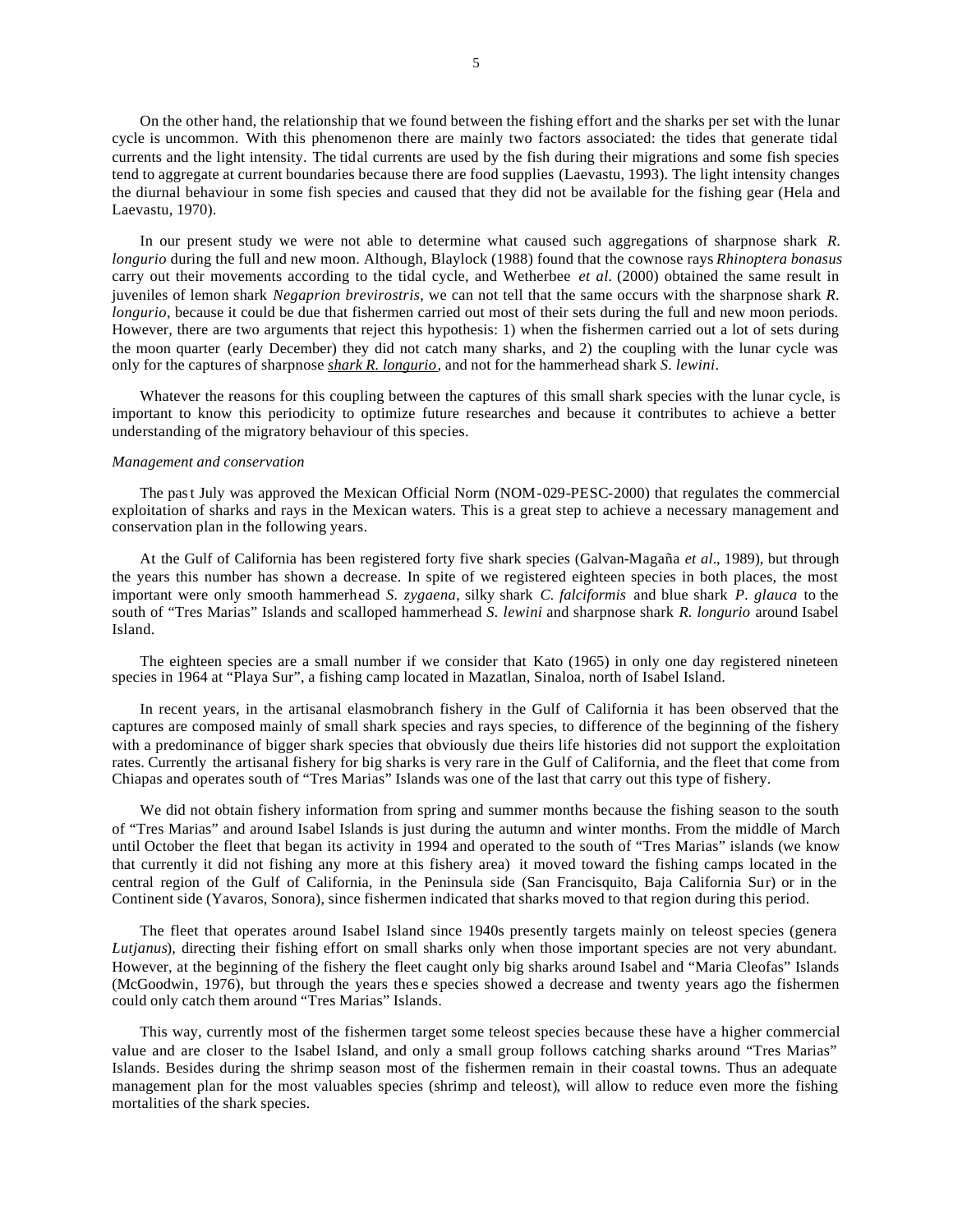In Mexico we lack of statistics of catch and effort for shark species that prevents to evaluate fluctuations through the years, even to determine at date if there is decrease in captures of the main species or if they have maintained a constant catch per unit effort. The improvement of the statistics in the Mexican shark fishery is a good objective that the Official Norm NOM-029-PESC-2000 seeks to achieve during the next years.

#### **References**

Anuario Estadistico de Pesca. 1999. SEMARNAP. 93 p.

- Badan, A. 1997. La Corriente Costera de Costa Rica en el Pacífico Mexicano. *En*: Lavín, M. F. (ed.), Contribuciones a la Oceanografía Física en México, Monografía No. 3, p. 99-112.
- Blaylock, R. A. 1988. Tidally-oriented movement of cownose rays, Rhinoptera bonasus, determined from biotelemetry. *Annual Meeting American Elasmobranch Society*, Ann Arbor, Michigan, USA.
- Bonfil, R. 1994. Overview of world elasmobranch Fisheries. *FAO, Fisheries Technical Paper 341*, p. 119
- Branstetter, S. 1987. Age, growth and reproductive biology of the silky shark Carcharhinus falciformis, and the scalloped hammerhead Sphyrna lewini, from the northwestern Gulf of Mexico. *Environmental Biology of Fishes*, 19:161-173.
- Castillo-Géniz, J. L., A. Ocampo-Torres, J. C. Pérez-Jiménez and D. Corro-Espinosa. 2000. Characterization of artisanal shark and ray fisheries off Sinaloa, southern Gulf of California*. Annual Meeting American Elasmobranch Society.* B.C.S., México.
- Castro, J. I. 1996*. The Sharks of North American Waters*. Second printing. Texas A. & M. University Press. USA, p. 180.
- Castro, J. I. 2000. On the length of the reproductive cycles of sharks. *Annual Meeting American Elasmobranch Society,* B.C.S., México, p. 109.
- Compagno, L. J. V. 1984. Sharks of the world. An Annotated and illustrated catalogue of sharks species know to date. FAO Species Catalogue, Vol. 4, Parts 1 and 2. *FAO. Fish Synop. 125*, p. 655.
- Galván-Magaña, F., H. J. Nienhuis and P. A. Klimley. 1989. Seasonal Abundance and Feeding Habits of Sharks of the Lower Gulf of California, México. *Calif. Fish Game*, 75(2):74-84.
- Hela, I. And T. Laevastu. 1970. *Fisheries oceanography*. Fishing News (Books) LTD, London, 238 p.
- Hernández-Carvallo, A. 1971. Pesquería de los tiburones en México. *Tesis Profesional en Biología*, Esc. Nal. Cienc. Biol. INP, México, p. 123.
- Holts, D. B., A. Julian, O. Sosa-Nishizaki and N. W. Bartoo. 1998. Pelagic shark fisheries along the west coast of the United States and Baja California, México. *Fisheries Research*, 39: 115-125.
- Kato, S. and A. Hernández-Carvallo. 1967. Shark Tagging in the Eastern Pacific Ocean, 1962-1965. *In*: Gilbert, P. W., R. F. Mathewson and D. P. Rall (eds.). Sharks, Skates and Rays. The John Hopkins Press: 93-109.
- Kato, S. 1965. White shark Carcharodon carcharias from the Gulf of California with a list of sharks seen in Mazatlan, Mexico, 1964. *Copeia*, No. 3: 384.
- Laevastu, T. 1993. *Marine climate, weather and fisheries*. Halsted Press, New York, 204 p.
- McGoodwin, J. R. 1976. Society, Economy, and Shark-Fishing Crews in Rural Northwest Mexico. *Ethnology*, 15: 377-391.
- Roden, G. Y. and G. W. Groves. 1959. Recent oceanographic investigations in the Gulf of California. *J. Mar. Res*, 18(1):10-35.
- Smith, S. E., D. Au and C. Show. 1998. Intrinsic rebound potentials of 26 species of pacific sharks. *Mar. Freshwater Res*., 49:663-678.
- Stevenson, M. R., 1970. On the physical and biological oceanography near the entrance of the Gulf of California, October 1966-August 1967*. Inter.-American Tropical Tuna Comisión*, Bulletin XIV, No. 3, p. 482-503.
- Wetherbee, B. M., S. H. Gruber, R. S. Rosa and R. C. Garla. 2000. *Annual Meeting American Elasmobranch Society,* B.C.S., México.
- Wyrtki, K. 1965. Surface currents of the Eastern Tropical Pacific Ocean. *Inter.-American Tropical Tuna Comisión*, Bulletin IX, No. 5, p. 279-303.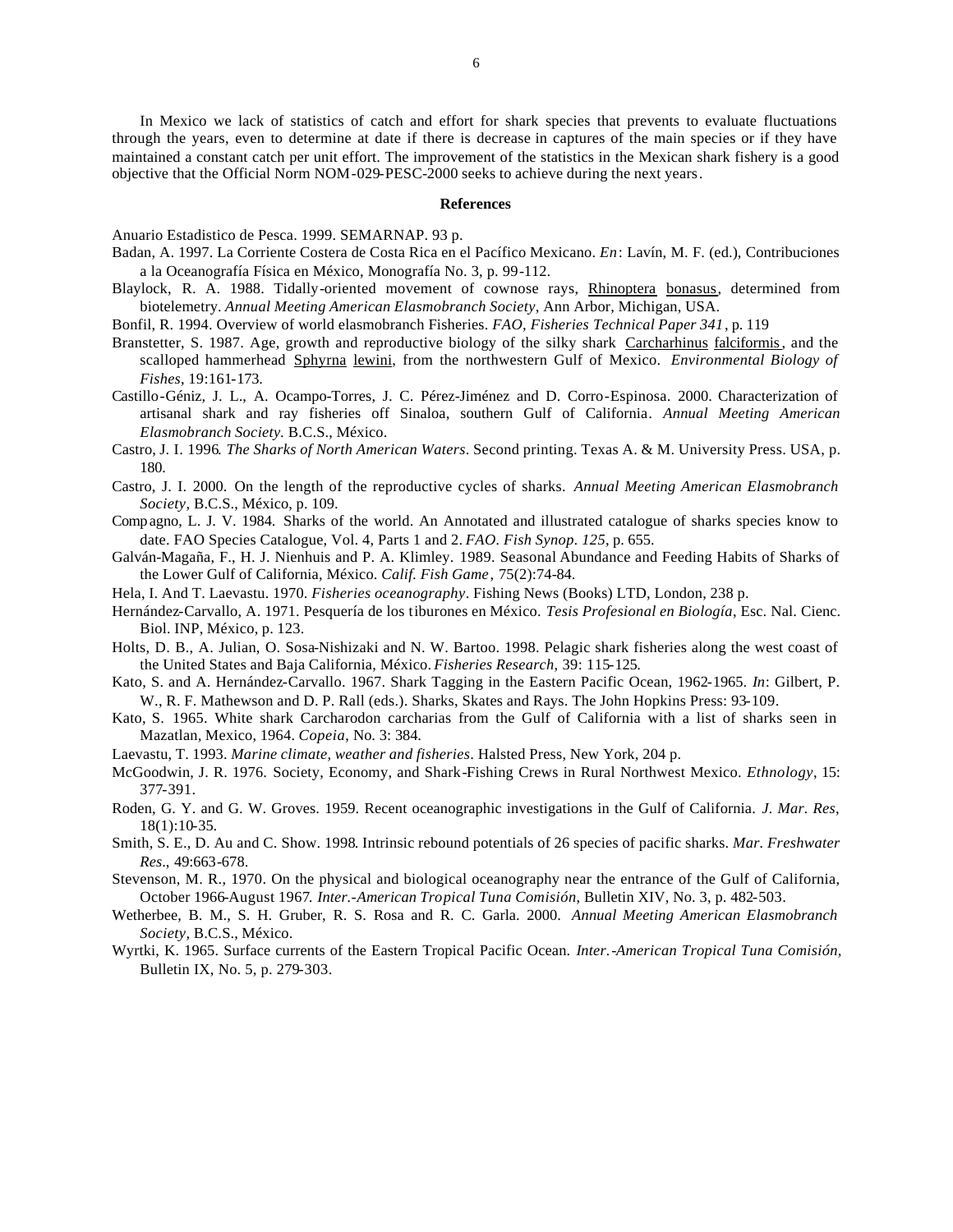| Number of organisms |
|---------------------|
| 700                 |
| 551                 |
| 503                 |
| 97                  |
| 88                  |
|                     |
| 44                  |
| 17                  |
| 2                   |
|                     |
| 1                   |
|                     |
| 2004                |
|                     |

Table 1. Sharks species caught south of "Tres Marias" Islands from October 26 of 1995 to March 10 of 1996.

Table 2. Percentage of mature organisms of the main species caught south of "Tres Marias" Islands.

| <b>Species</b>    | % sexually mature |       |  |
|-------------------|-------------------|-------|--|
|                   | Females           | Males |  |
| <u>S. zygaena</u> | 23                |       |  |
| C. falciformis    | 70                | 55    |  |
| P. glauca         | 86                | 95    |  |
| A. pelagicus      | 61                | 74    |  |
| S. lewini         | 18                | 23    |  |
| C. limbatus       | 100               | 100   |  |

Table 3. Sharks species caught around Isabel Island from November 15 of 2000 to February 28 of 2001.

| <b>Species</b>                 | Number of organisms |  |
|--------------------------------|---------------------|--|
|                                | 3.699               |  |
| Sphyrna lewini                 |                     |  |
| <u>Rhizoprionodon longurio</u> | 3,375               |  |
| <u>Sphyrna zygaena</u>         | 183                 |  |
| Carcharhinus falciformis       | 61                  |  |
| Carcharhinus limbatus          | 59                  |  |
|                                | 27                  |  |
| Nasolamia velox                |                     |  |
| Galeocerdo cuvieri             | 23                  |  |
| Carcharhinus obscurus          | 9                   |  |
| Mustelus lunulatus             | 8                   |  |
| Carcharhinus altimus           | 6                   |  |
| <u>Ginglymostoma cirratum</u>  | 5                   |  |
| Carcharhinus porosus           | 3                   |  |
| Prionace glauca                | $\overline{c}$      |  |
| Triaenodon obesus              | $\overline{c}$      |  |
| Carcharhinus leucas            | 1                   |  |
| <u>Negaprion brevirostris</u>  |                     |  |
| Total                          | 7464                |  |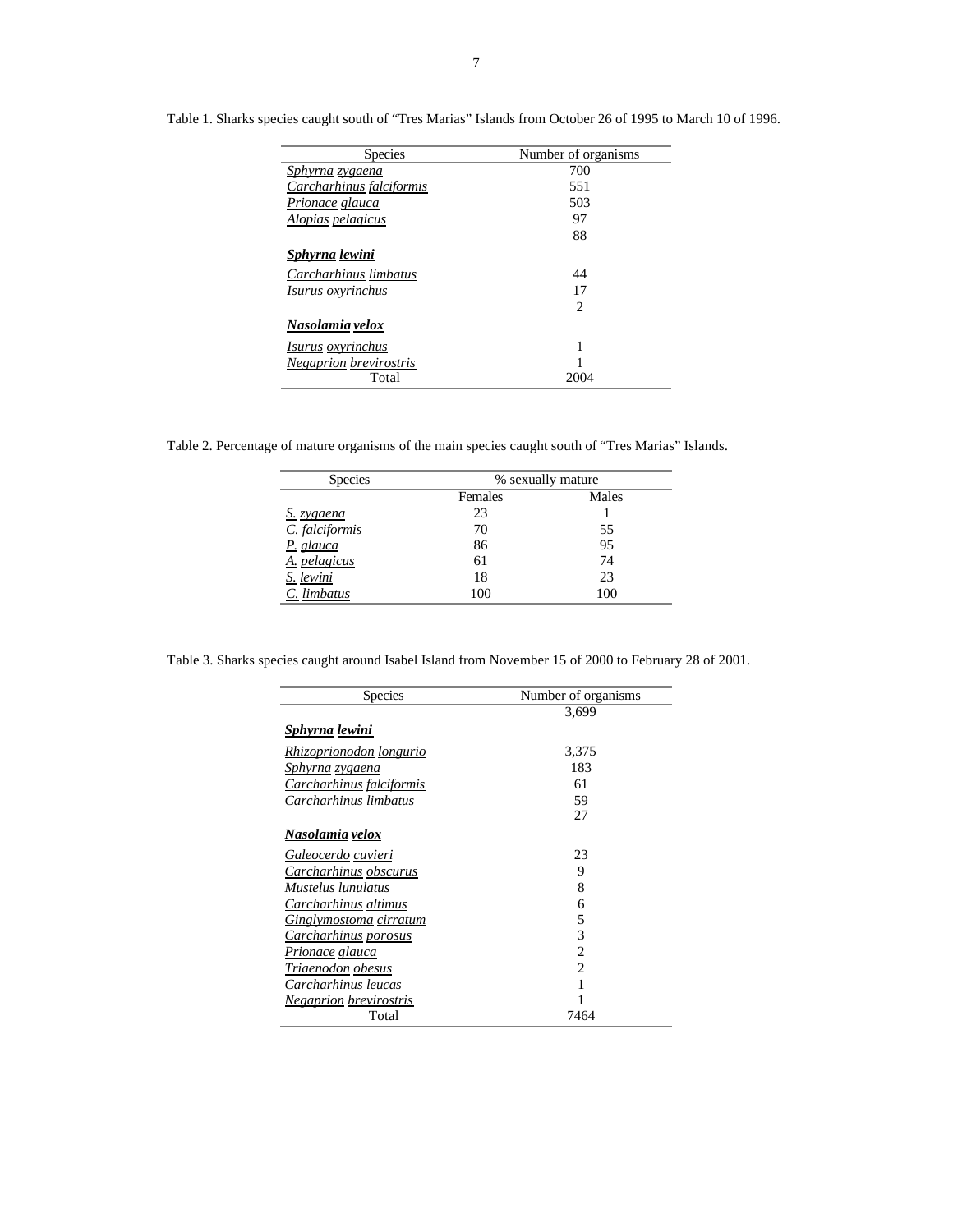Table 4. Percentage of mature organisms of the main species caught around Isabel Island.

| <b>Species</b> | % sexually mature |       |  |
|----------------|-------------------|-------|--|
|                | Females           | Males |  |
| R. longurio    |                   | 16    |  |
| C. limbatus    |                   |       |  |
| N. velox       |                   |       |  |

Table 5. Periodogram values obtained by means of the spectral analysis (**\*** no significant).

| Variable             | Period | Cosine coefficient | Sine coefficient |
|----------------------|--------|--------------------|------------------|
| R. longurio/set      | 17     | 3.94               | $-0.016*$        |
| R. longurio/set      | 14.57  | 2.19               | $-2.90$          |
| <b>Sets</b>          | 14.85  | $-1.44$            | $-1.66$          |
| <b>Sets</b>          | 52.    | $-2.67$            | 2.14             |
| Sharks/set           | 17     | 4.47               | $-1.67$          |
| Sharks/set           | 14.57  | 1.57               | $-4.63$          |
| <i>S. lewini/set</i> | 25.50  | $-1.54$            | $-2.51$          |



Fig. 1. Geographical localization of "Tres Marias" and Isabel Island in the Central Mexican Pacific.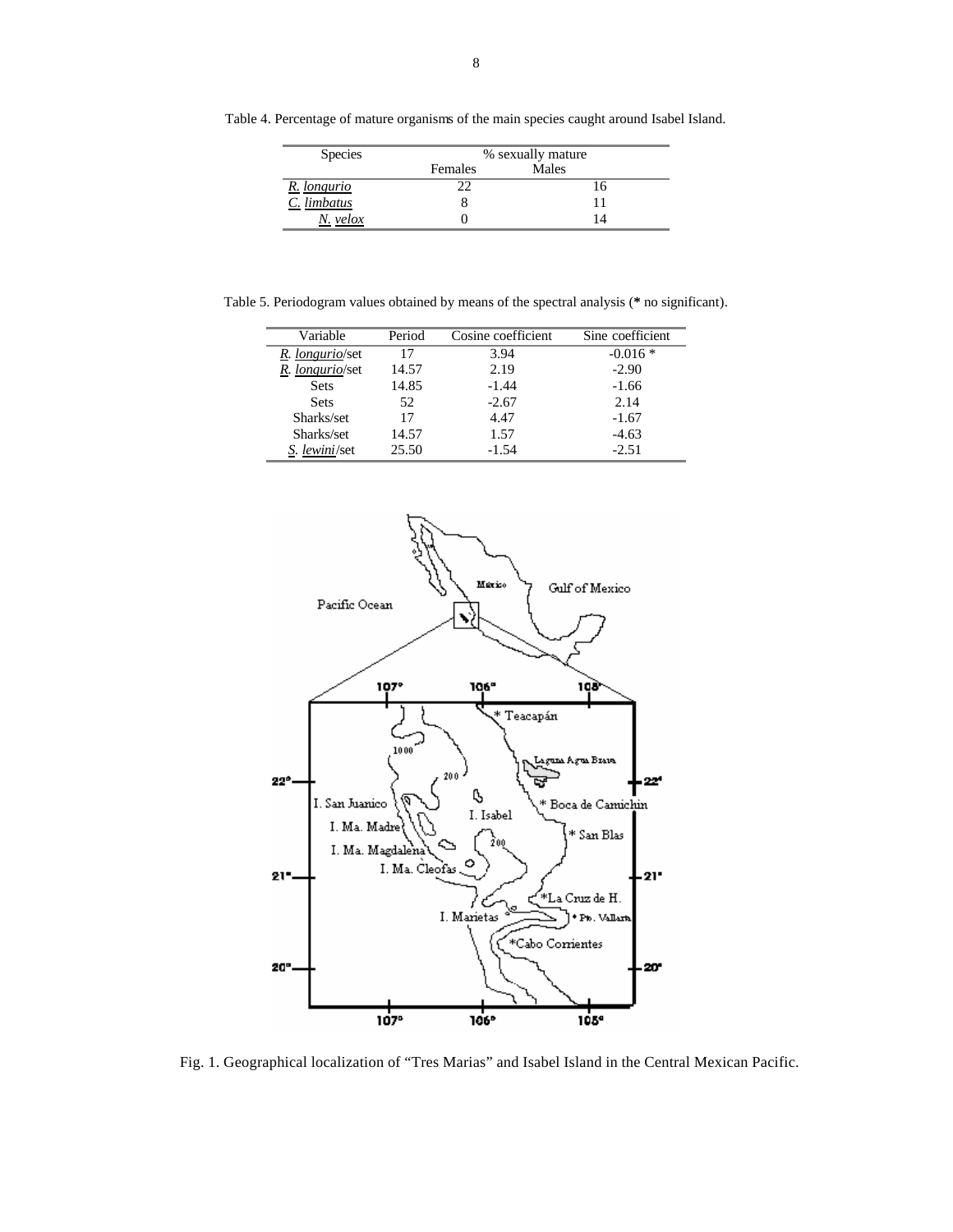

Fig. 2. Length-frequency distributions for the main species caught south "Tres Marias" Islands.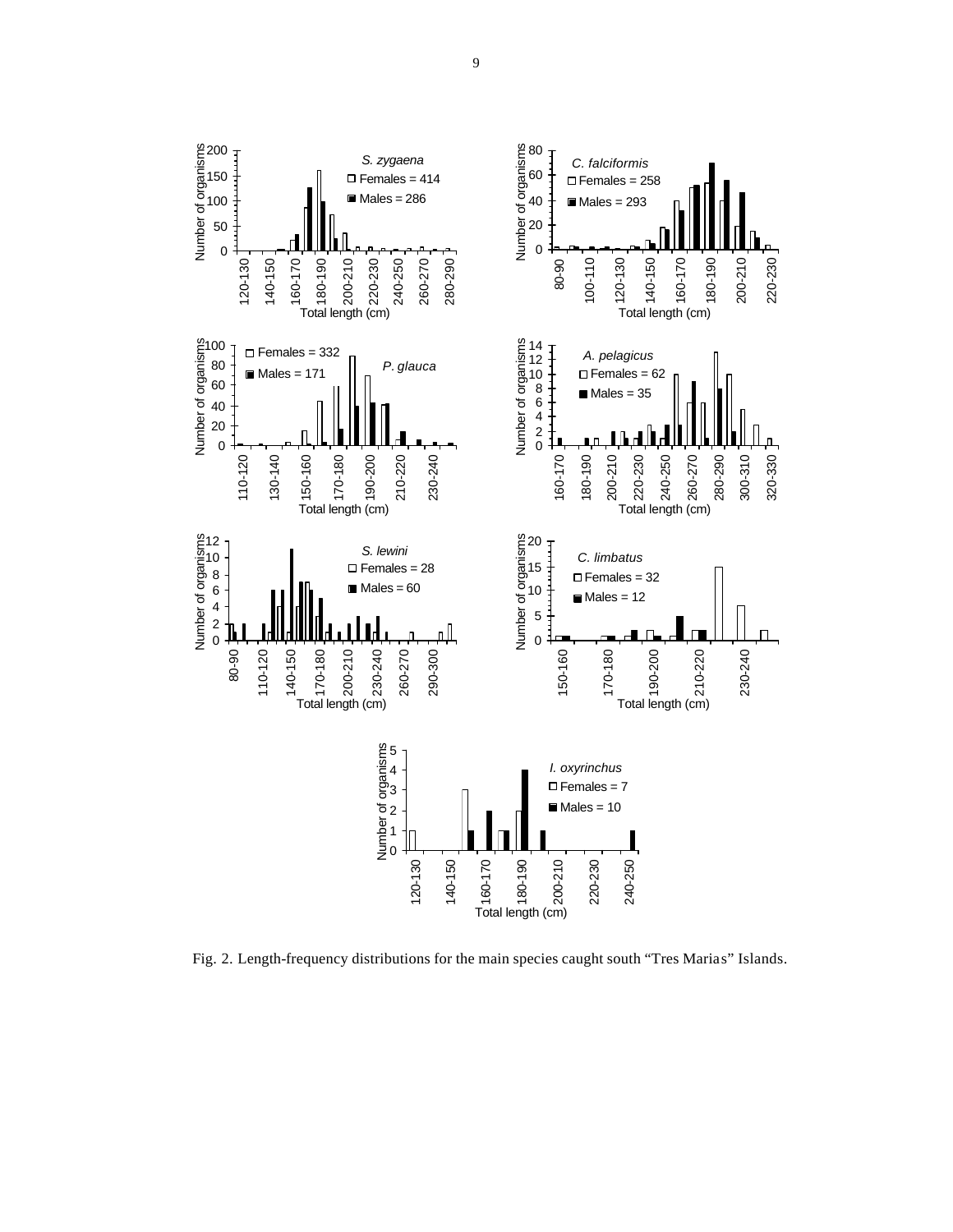

Fig. 3. Catch per unit effort (number of sharks per set) of the main species caught south of "Tres Marias" Islands throughout the fishing season.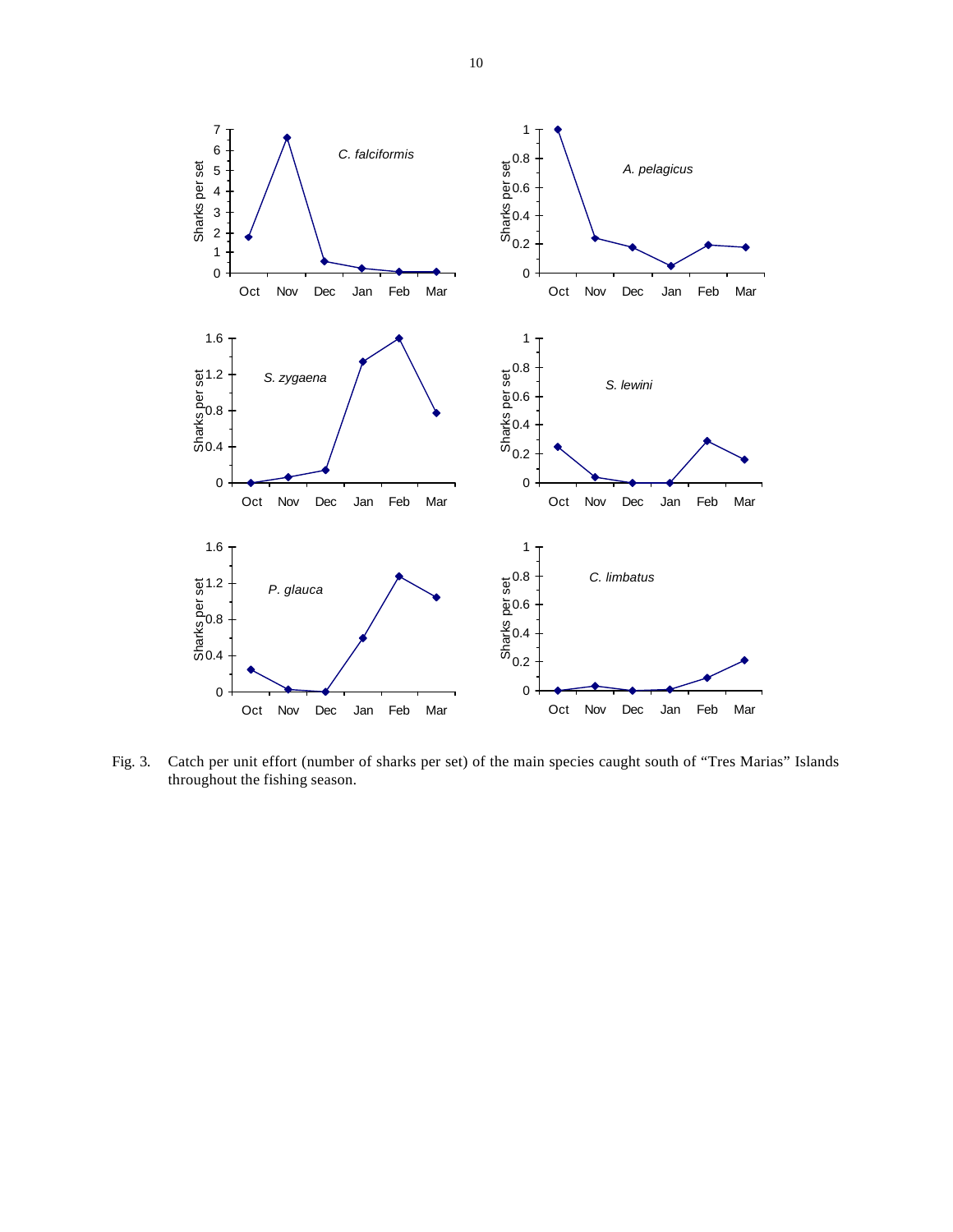

Fig. 4. Length-frequency distributions for the main species caught around Isabel Island.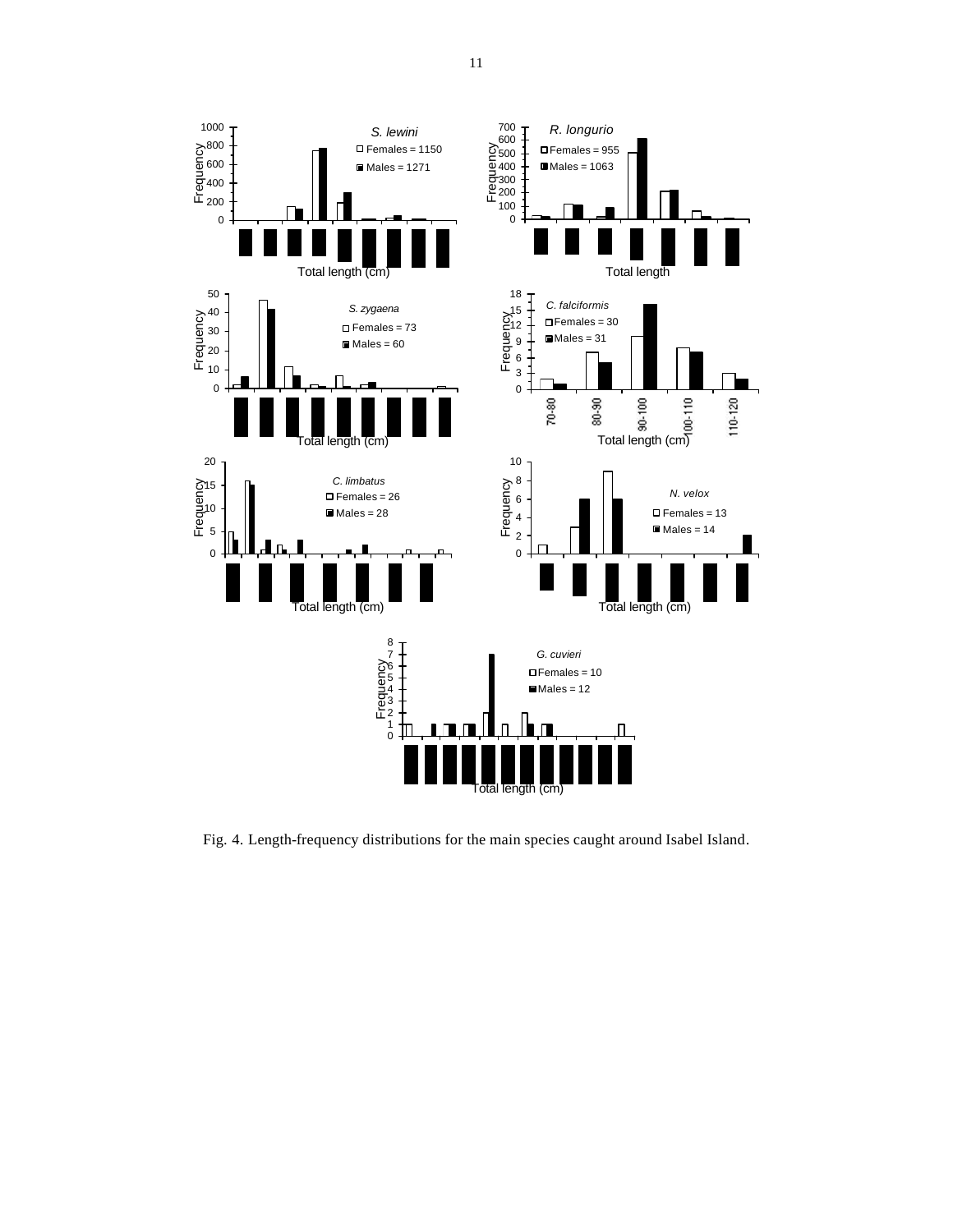

Fig. 5. Catch per unit effort (number of sharks per set) using bottom longline (hook No. 5) of the main species caught around Isabel Islands throughout the fishing season.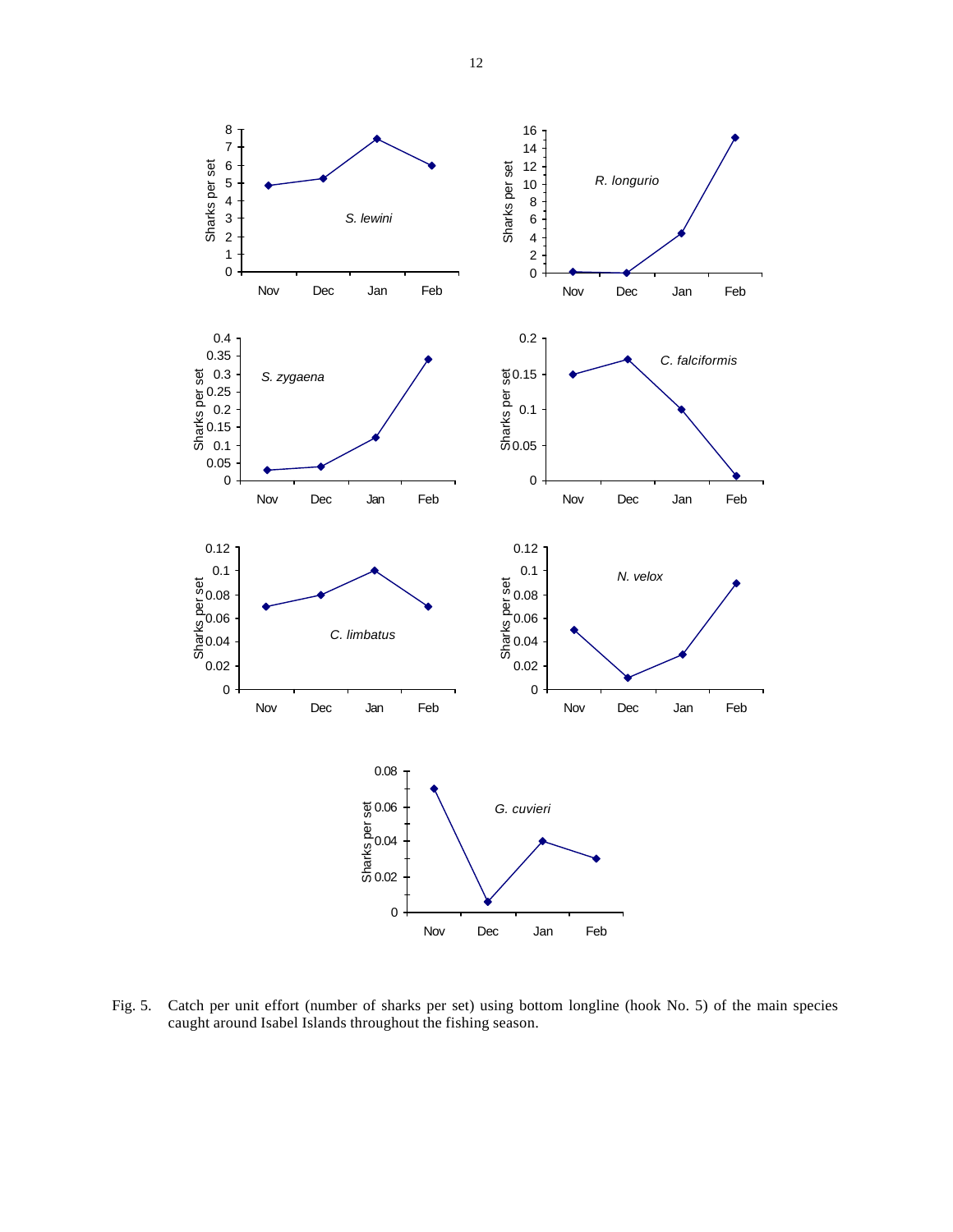

Fig. 6. Sharks per set, scalloped hammerhead *S. lewini* per set and sharpnose shark *R. longurio* per set with relation to the temperature. Time series every five days.



Fig. 7. Linear regressions between sharks per set, scalloped hammerhead *S. lewini* per set and sharpnose *shark R. longurio* with temperature.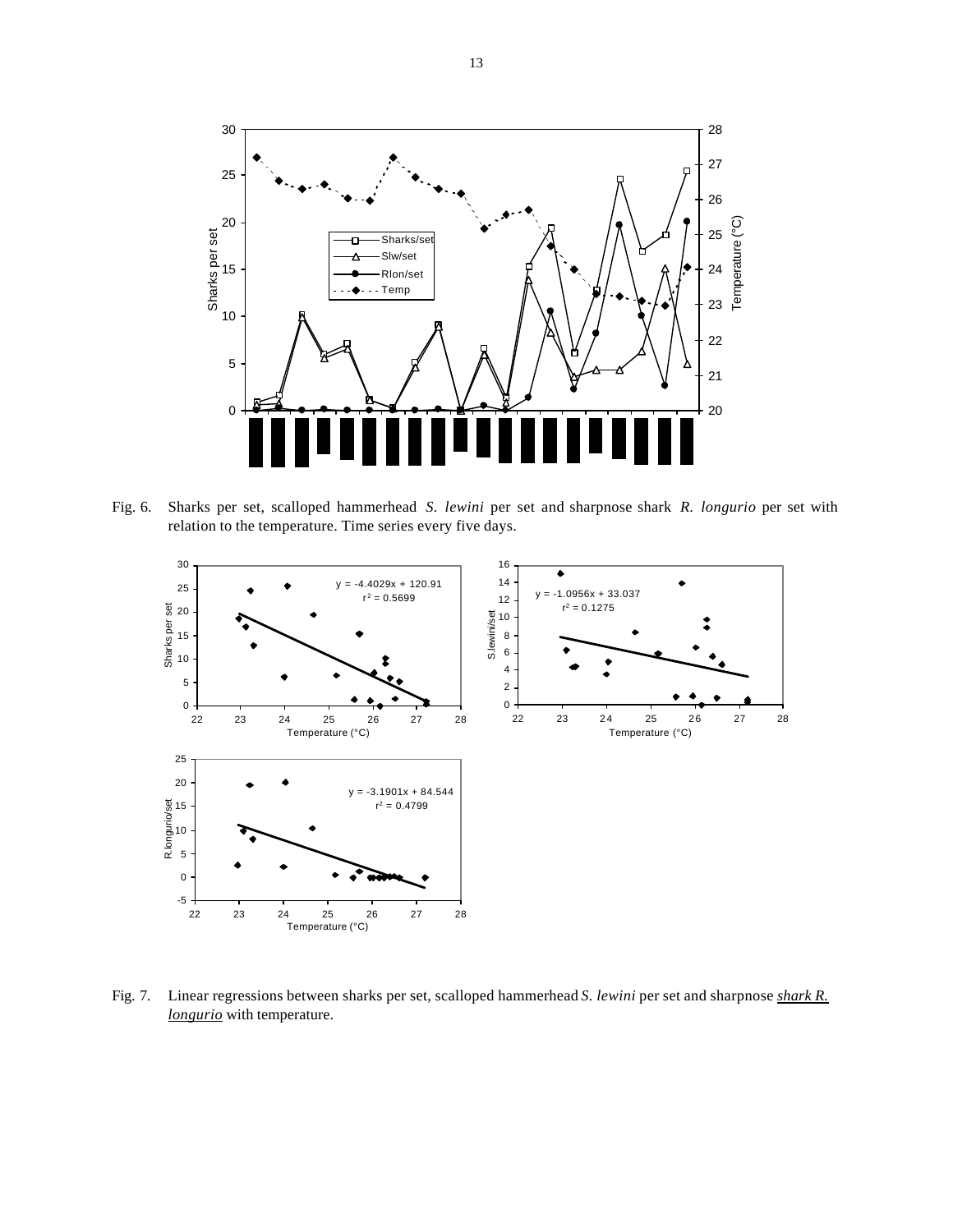

Fig. 8. Number of sets using bottom longline (hook No. 5) and sharks per set with relation to the tide amplitude throughout the fishing months. Tide amplitude as indicator of lunar cycle.



Fig. 9. Scalloped hammerhead *S. lewini* per set (A) and sharpnose shark *R. longurio* per set (B) using bottom longline (hook No. 5), with relation to the tide amplitude throughout the fishing months. Tide amplitude as indicator of lunar cycle.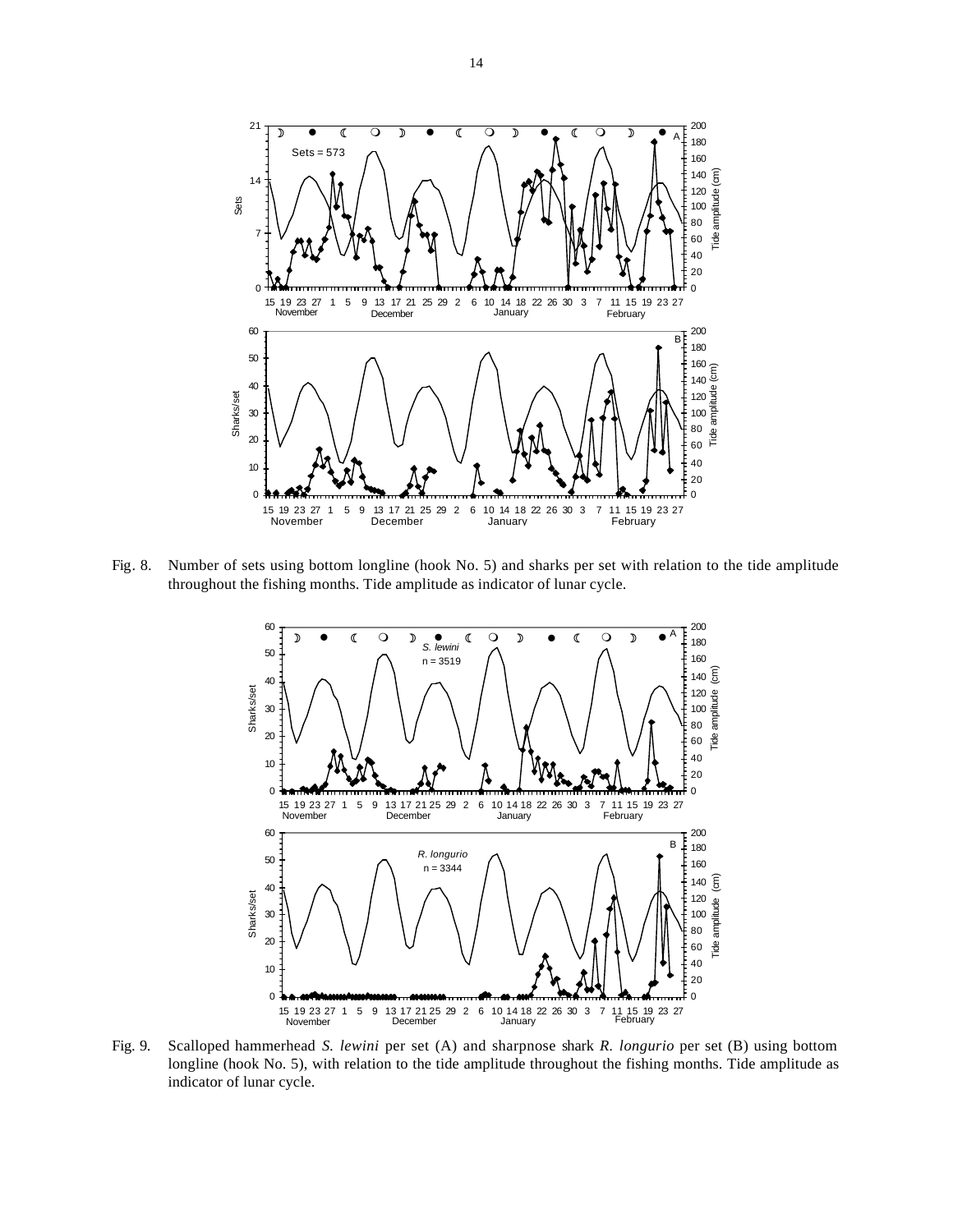

Fig. 10. Periodogram values by period obtained by means of the spectral analysis.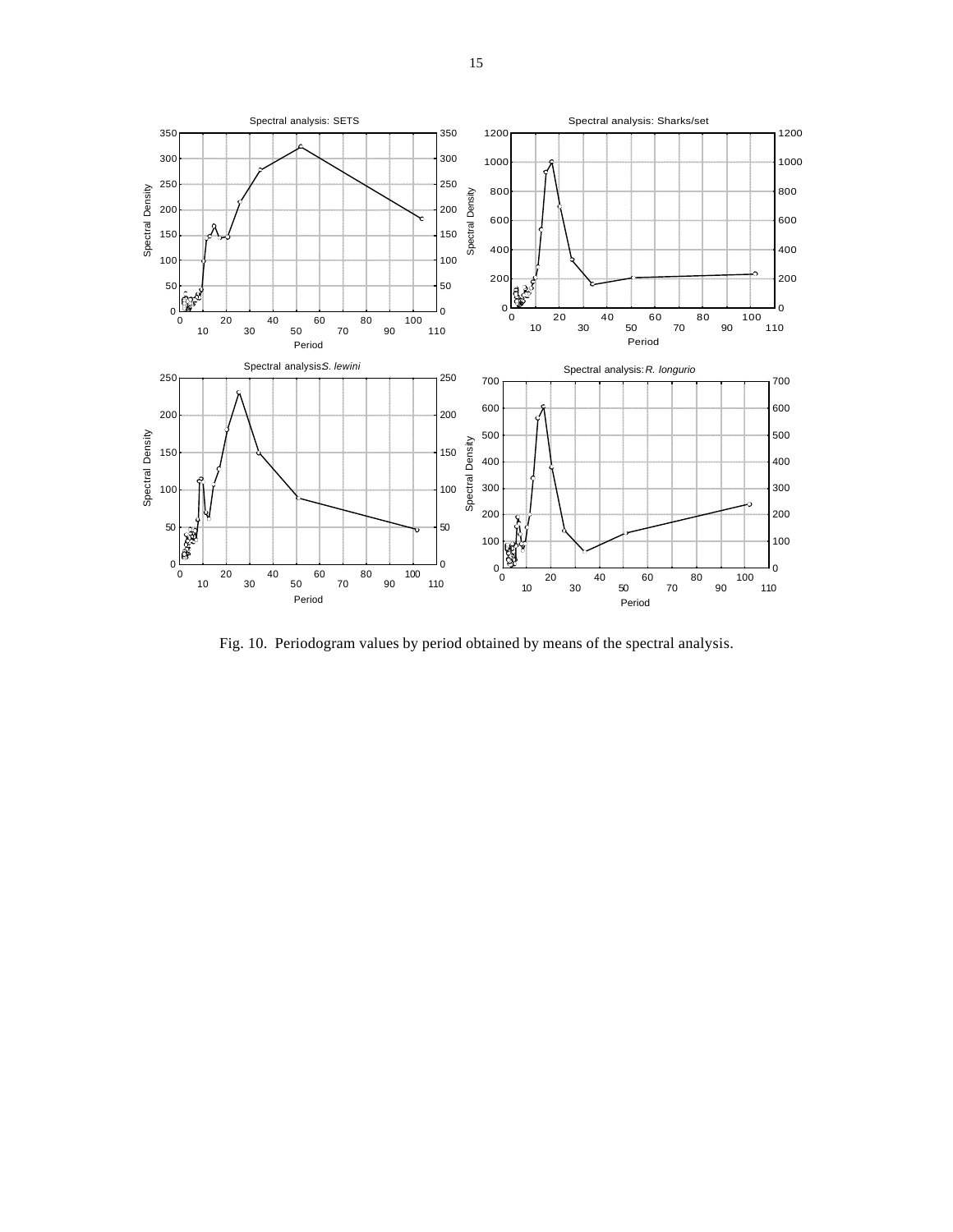

cross correlation analysis.